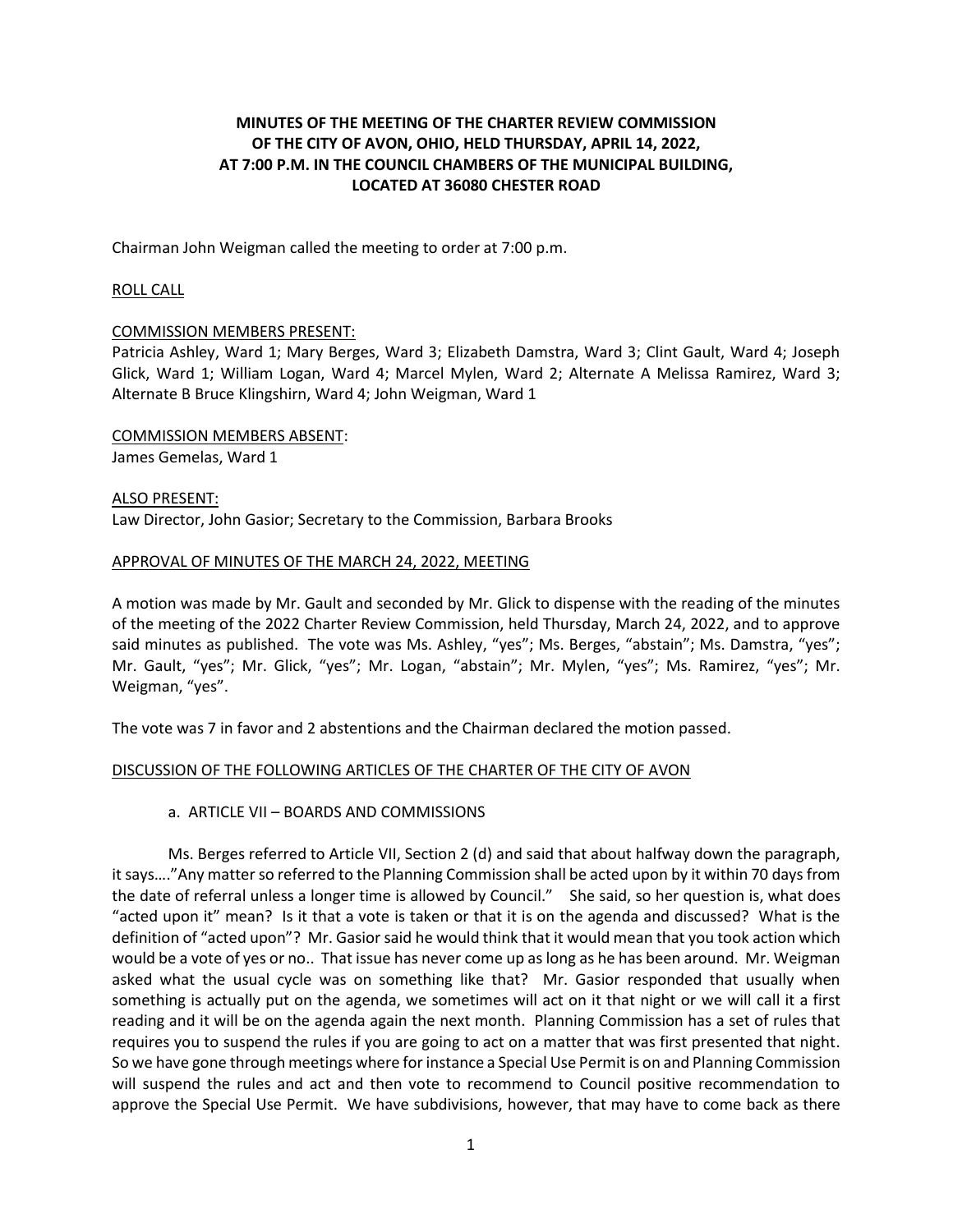are engineering issues that have to be resolved so it gets a first presentation and it comes back in a month. Then, if not all of the issues are resolved, it comes back a third month and now when it comes back the third month, we are past the 70 days. So he guessed nothing had been acted upon and 70 days have gone by since the matter has been referred and according to the Charter, the matter would be deemed disapproved. But it is almost as if when Planning Commission does those first or second or third presentations, it is actually with the consent of the applicant and no one treats the matter as disapproved. We treat it as being continued at the request of the applicant until additional engineering can be done and that avoids the hardship of the developer losing all of his fee upfront which in subdivisions can be thousands of dollars. So we just continue to work with the individuals until we reach that point where they either have the project in order and ready to be acted upon or they get voted down. So the 70 day issue has never really come up, but it is there.

Ms. Berges noted that it seemed there were a couple of items just recently that went to third and fourth presentations and that is what made her think about this because most items are done within two months. But these two items going forward four months is……, unless Mr. Gasior is saying that making it a first, second, or third presentation is an action taken by Planning Commission. Mr. Gasior said that we could look at it that way. Again, he has not even studied that because the issue has never really presented itself where someone were to make a rule of order and say, we have to dismiss this; we have to vote against it or deem it denied tonight because we are outside the 70 days. It has never happened. He think that probably the interpretation that Ms. Berges just placed on it would be the one that we would probably rely on because what we are doing is going outside the 70 days. But again, he looks at it almost as if the applicant requesting to come back for the second or third presentation is almost like there is a waiver of that 70 day period and both parties are agreeing to waive that 70 day period.

Ms. Berges said she was just curious because we have had those things come up. Mr. Gasior said they do not come up too often but they do come up, especially in recent years because stormwater issues are a little more intense and sometimes the engineering is more demanding and it requires the applicant's engineer to come back maybe two or three times to satisfy the City Engineer's demands for how the project is going to be sewered, etc. He thinks the way Planning Commission looks at it is that we just want a good project and if we have to deny it, they are going to come back. Mr. Gasior said he thinks it is more form over substance and he does not know if it is worth addressing it in the Charter. We could remove it or clarify it but it is one of those, if it's not broken, why fix it? We are not dealing with it; we have not dealt with it in the time he has been around. If the applicant wants to come back and get the engineering squared away on the fifth presentation we will let him do that as long as we are making progress toward compliance with the Code.

Mr. Logan stated that before we leave that page, there is a bookkeeping thing. Further down, under (e), (2) about the Lake Pointe Construction lawsuit, and he is not suggesting a Charter amendment, but that does not need to be there anymore, does it? Mr. Gasior responded, no, but leaving it there is kind of like a point of reference if there is a dispute somewhere down the line between a property owner and the City. There is a small piece of residential property that sits behind Drug Mart and this might come into play yet if somebody were to want to rezone. We probably would dig back in there and determine what that actual acreage of property was; he thought that it included the property that Romes owned at the time. So we may just want to leave it there until all of that area is finally built out.

Ms. Damstra stated that, under (e)(1) in that same Section, she cannot find the Exhibit A which is said to be attached. Is it actually attached and what is Ordinance 95-06? Mr. Gasior said that the Exhibit is attached to Ordinance 95-06 and Ms. Damstra asked, on the online version too? Mr. Gasior said the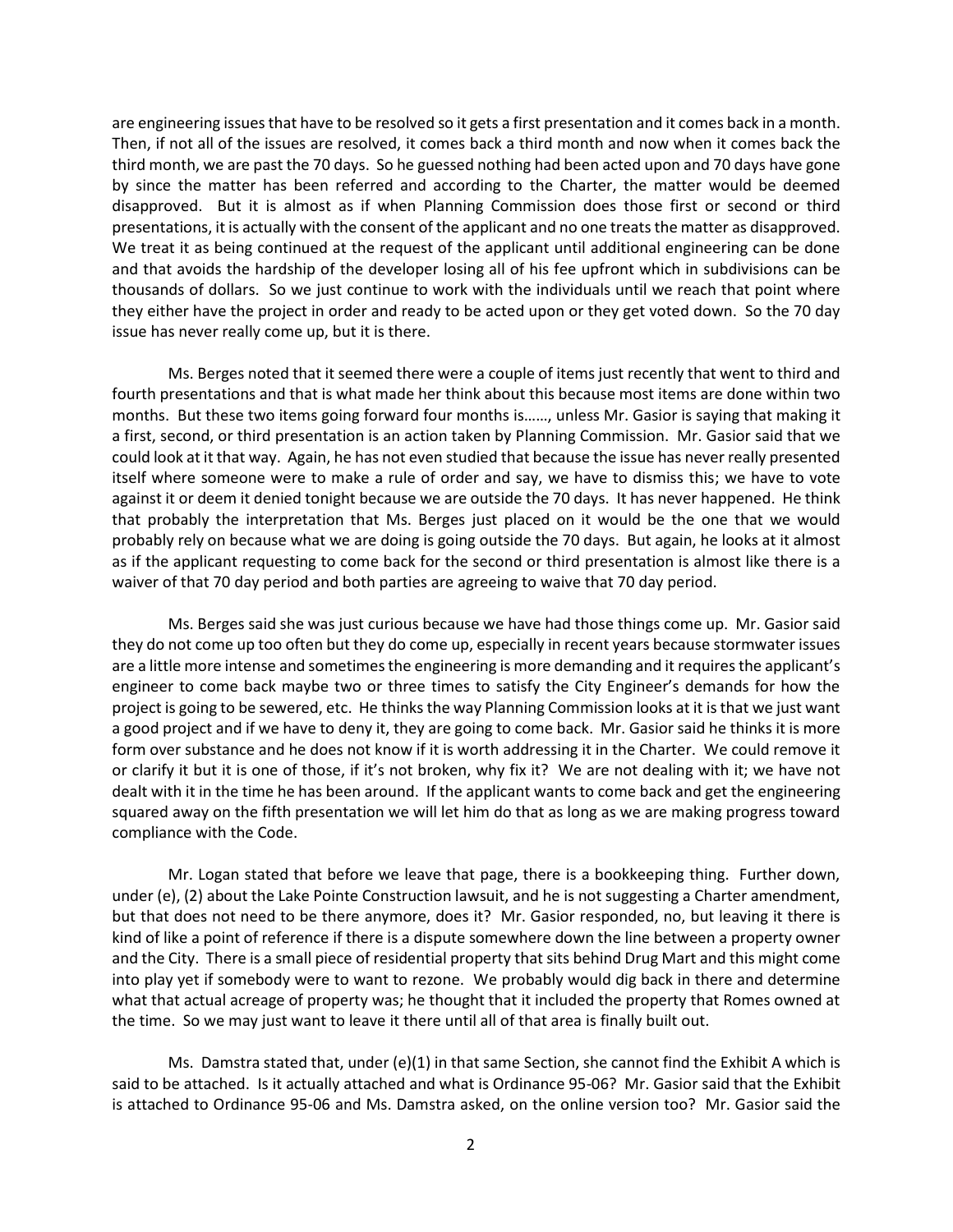Clerk could probably provide that to Ms. Damstra. He explained that what happened at that time was that we had a planner, North Star Planning, that came in and reviewed a number of areas in the City and made recommendations for future use, so it is helpful and it is in our Master Plan. You could call it a footnote to the Master Plan. You will find on that Exhibit little circles with a number in it and you will look at a piece of property and it will tell you the property is currently zoned residential to be zoned commercial at some future date.

Ms. Damstra said again that she just could not find it. Mr. Gasior said, yes, we have it; it is attached in the records. Ms. Brooks said she would be happy to email it to Ms. Damstra.

Ms. Damstra then asked, in Section 1, where it says who is going to be appointed to the Board of Zoning and Building Appeals, and it just says, "qualified members", she wondered about the qualifications. What is a qualified member? She thought that in other areas we have listed more specifics but in this one it just seems quite generic when it says "qualified members". Mr. Gasior said that he takes that to mean that they live in the City and they are over 18 but Ms. Damstra is right, we do not use that terminology in other areas. Ms. Damstra said she does not know if you need to say they should have some sort of background in building and zoning. Mr. Gasior said he could not say where a qualified member is defined anywhere in this Charter. Ms. Damstra said she was not suggesting a change but she just wondered what qualifies someone to be on an important Commission? Mr. Gasior said that there have to be some qualifications and if a Council member wants to challenge an appointment, they could certainly do that. There is a 2/3 requirement of concurrence of Council for any appointment. Mr. Weigman asked Mr. Gasior if he had ever seen an appointee challenged by Council and Mr. Gasior said, no, and he thought it is in deference to the Mayor. Most people defer to the judgment of the Mayor on these Boards and that has worked over the years.

Ms. Damstra asked about the levy that is going to be on the ballot about buying residential land for parks. Would that be affected in any way by this Section 2 (d) about changing the zoning? If it is residential, is there a zoning change between residential and green space? Does it have to be rezoned to make it a park? Mr. Gasior responded, no, parks are Special Uses in residential districts. But the City would have to come before Council to get a Special Use Permit for a park to exist on the residential land they had purchased. Ms. Damstra said, so it would not have to go through this rezoning and Mr. Gasior said, no.

Ms. Berges stated that with other Commissions, it says that these individuals will not hold other municipal office or appointment, but we do not say that for the Board of Zoning and Building Appeals, and she just thought that was interesting. It does not preclude someone who is holding another office from being on this Board. Most likely, they would not be appointed but they are not precluded. She said that this was just an observation and she was not asking Charter Review to do anything. Mr. Weigman asked Mr. Gasior if that was because they are serving without compensation? Mr. Gasior said, no, the Board of Zoning is compensated. Ms. Damstra noted they receive compensation even though this Section says they are not unless it is otherwise provided by ordinance but it is changing the ordinance that they are paid. Mr. Gasior said that they are paid by Ordinance, correct. But that is a good point. One of the things a Charter Review Commission could do would be to go through the Charter with a fine tooth comb and try to find those inconsistencies and clear them up. But then you could end up with 12 or 15 items on the ballot, far too many for people to consider at the polls. Mr. Gasior said that the one thing that is very interesting to him is the 70 day provision in the Charter that they talked about tonight. He said that he was going to talk to the Planning Coordinator and the City Engineer and ask them, in practice, what are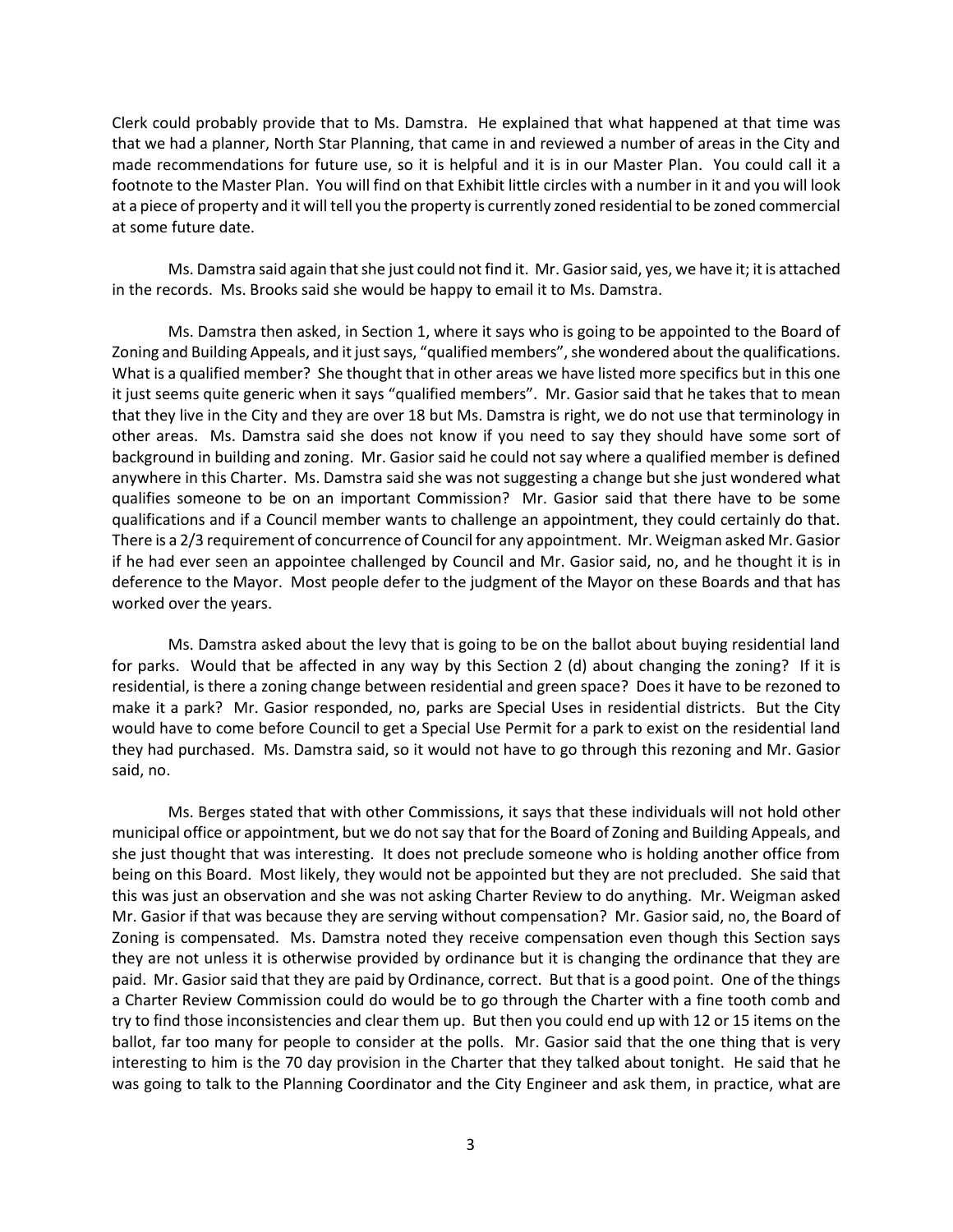we doing here? Are we following this rule or not and if we are not, maybe we should do something with the Charter.

## b. ARTICLE IX – NOMINATIONS AND ELECTIONS

Ms. Berges noted that Article IX, Section 1, talks about the number of signatures of registered electors needed for the filing of petitions by both At-Large and Ward candidates. Is that something that the City has set up through this Charter or is that something that the State or County requires? Mr. Gasior answered that he believes that the Charter governs that. That is not State law because we are a Home Rule city by virtue of the Charter so we are setting forth what our requirements are there.

#### c. ARTICLE X – INITIATIVE, REFERENDUM, RECALL

Mr. Logan said that he thinks this is interesting and maybe he will see a referendum happen one day in his lifetime. Mr. Gasior said that a referendum is very difficult to do which is why you do not see it happen very often. That 10% of the electors needed for a petition is a lot of people; it could be 800 to 1,000. Mr. Logan stated that he thought there are at least 14,000 registered voters in the City of Avon per the Board of Elections. Mr. Weigman asked if the City ever cleanses the voting rolls because there is no way we have 14,000 eligible voters. Mr. Logan said that is the job of the Board of Elections. Mr. Weigman asked if they followed a process and Mr. Gasior said that it is the Secretary of State that governs that. Mr. Mylen said that he just came from a meeting and one of the candidates for Secretary of State brought that up and his opinion is that it is not being done at all in the way that it should be done. In fact, one woman said that she had contacted the Board of Elections to get a listing of registered voters in her precinct because she wanted to canvass for a particular candidate and when she got it, she noticed that a gentlemen on there who used to live across the street from her had been dead for three years and voted last year.

Mr. Glick stated that there is an inconsistency between recall and referendum and he just wanted to ask a question. Recall requires 25% of the total electors who voted for the office of the elected official who is the subject of the recall whereas the referendum is 10% of the total electors. Is that an error on referendum? Mr. Mylen said that a recall is for an elected official, right? Mr. Glick said, correct. Mr. Mylen said as opposed to a referendum which is for a piece of legislation. He said he would guess it is by design to make it more difficult to recall someone. Mr. Glick asked, but do the numbers stack up? He guessed his question was, is it more difficult? If we have a low voting turnout one year, is 25% of a low voting turnout higher or lower than 10% of the total electors on our City rolls?

Mr. Weigman said that maybe it is suggesting that they are only polling 25% of the people who actually voted because they are the ones who put that person in office? Mr. Gasior said, yes, it says in an election. And it might be a light vote because those are usually off-year elections for Mayor or Council. Most of your municipal elections are in odd years; most of the State elections are in even years.

#### d. ARTICLE XI – FRANCHISES

Mr. Gasior stated that there is nothing wrong with this Article but there has been discussion recently about bringing in fiber to the City and this is something that could impact that. He is not sure how the fiber is going to come to the City but the City could end up being a utility for fiber, or another utility could come in besides Spectrum.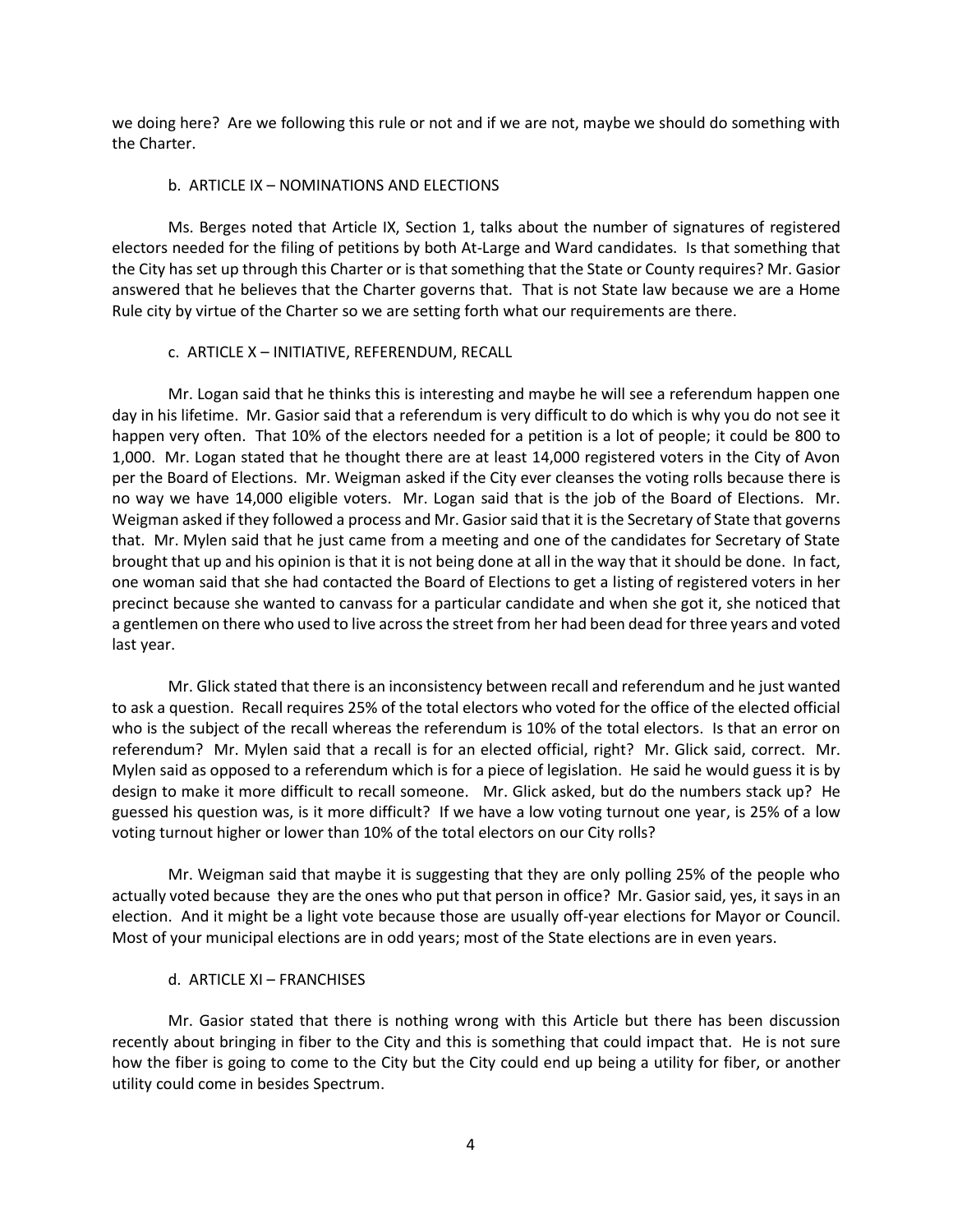Mr. Glick said that he was reading this with that same point in mind around bringing in a utility or a service provider. He said that the way he read this section on franchises is that the City would be in its rights to create a municipal utility to deliver that service. Mr. Gasior said he thought Mr. Glick was right; he thought that they were giving us the ability to do that in this Charter provision, which would be consistent with a Home Rule city. We would not want to be beholden to any State laws that would prohibit that; we want to be able to do this as a form of local government and set the rules, draw up the franchise agreement, determine the fees, etc.

## CONTINUED DISCUSSION OF ARTICLE VIII, SECTION 5 – PUBLIC BIDDING

# Final Comments Regarding the Definition of Personal and Professional Services and/or the Bidding Threshold Spending Amount

Mr. Logan said that he has read through this again and he and Mr. Gasior talked about it today. Mr. Logan said, at this point, he does not see the need to really ask for a change in anything. We are following this provision. They kind of wish that the word "personal" for "personal services" in point (4) of the Public Bidding paragraph on page 21, Section 5, were the word "professional" but he does not think it is worth amending. He thought that a responsible Council and Administration is going to follow this and not take advantage of something so at this point, he is not proposing that we change anything.

Mr. Gasior stated that one of the things that we do when we get into that fuzzy area is we will go to Council and present it to them by way of an Ordinance authorizing the hiring of whatever individual we are seeking to hire and Council, acting as a group in hiring that individual, kind of shields the City from any findings by the Auditor because Council has acted. It is not like something that we do behind the scenes and just hire somebody and all of a sudden, they are here. When we get into one of those tough personal hires, we usually present it to Council because they are going to approve the pay for that individual as well. There will be a fee agreement if it is an engineer, lawyer, accountant, etc. One of the problems that we have had is that \$10,000 limit on sale of property; sometimes you want to get that up to \$50,000. We have solved the problem, though, with GovDeals. Mr. Logan stated that we will sell assets on GovDeals. If we go to sell, say, an old ambulance, which you are going to get more than \$10,000 for, we will have Council pass an Ordinance authorizing that sale and he will still probably put it out on GovDeals. Mr. Gasior added we are covered if we sell that ambulance to another governmental entity so we could sell it without a competitive bid in that case.

# CONTINUED DISCUSSION OF ARTICLE XIII, SECTION 9 – DETROIT ROAD PRESERVATION

## Final Comments Not Covered in the Previous Meeting Regarding This Provision

Mr. Logan, who had been absent at the last meeting when this discussion took place, said that he had read the minutes and it was quite a discussion. Ms. Berges, who had also been absent from that meeting, said that she also read the minutes and having been on previous Charter Review Commissions, she would say the last time it was brought up and put on the ballot the comment was made, "let the voters decide", and she thought that they had decided. She said that until ODOT comes along and says they want to widen certain sections of Detroit Road, she thinks it is a moot point so she says to let it go. Mr. Mylen added that he has been on previous Charter Review Commissions too and he does not think that a third time is a charm with this; he thinks it would be a strike three.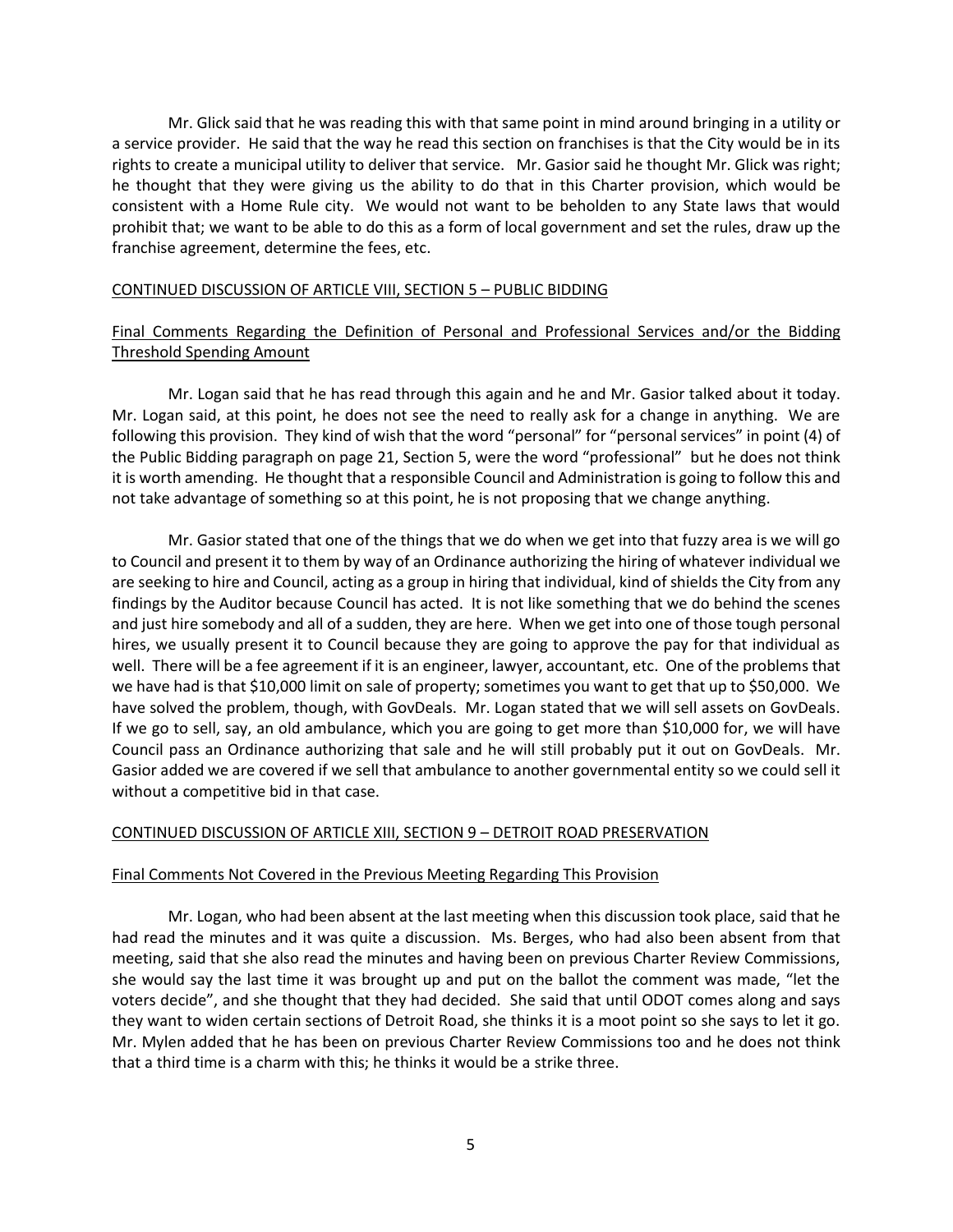#### DISCUSSION OF ARTICLE IV – THE COUNCIL, SECTION 7 – Salaries and Bonds

# Discussion of the Creation of a "Public Oversight Commission" to Make Recommendations for Compensation Adjustments of the City Council

Mr. Glick stated that this is a response to the two things that Mr. Gasior had mentioned: complexity involved with Council voting to increase Council's pay in certain election cycles and a certain number tending to abstain from those votes. The other issue in his mind is while an individual Council member may not vote for their own increase or an adjustment in compensation, Council as a Whole, as the governing body of the City is voting for compensation increases for themselves and he finds that, from an optics perspective, or a conflict of interest perspective, worthy of discussion. So his thought would be that we would have some form of a three or five person body that is appointed either by Council or by the Mayor, to review and make a recommendation concerning an increase. His concern is that while it is not an issue today, it could become a risk in the future and may be something we may want to look at. How do we address that through the Charter review?

Ms. Berges asked Mr. Glick if he knew of other cities that have oversight committees that have been used for this process? Mr. Glick said, yes, there are although he did not find any in our region but increasingly local governments are using oversight committees appointed either by the Mayor or the Council to provide input on matters like this, just to create the transparency as well as eliminate that optics that there may be a conflict of interest. So it is definitely an increasing trend in small governments. Ms. Berges said the only thing that she found was for School Boards. Some of them had oversight committees but it was for bonds so they were for specific issues, not salaries. Mr. Weigman added that that is set by the State and it has not changed in 13 years, at least. Ms. Berges said that there were increases for our Council in 2011, and in May of 2017, there was discussion of salary increases so six years went by for even discussion about salary increases. And there was a lot of research done looking at other communities and what their Council members were being paid, how often they met, if they got benefits, etc. It was a pretty comprehensive review and there were a lot of things thrown around like doing an automatic 2% increase every year but at the end of the day, Council voted to just simply give a \$1,200. flat rate increase and that was it. There was no discussion about continuing the increase ongoing. So she understands what Mr. Glick is saying; you could always get a Council that is going to try to do whatever they want but she thinks there are enough people there, the Finance Director, the Mayor, or the Law Director, who would say, you really do not want to be doing that. And a Council understands that the constituency is aware of what they are doing. When they discuss these salaries, they are in a Finance Committee meeting but those meetings are all public so anybody can come in and say they do not think Council should give themselves a 10% raise, and if they did, she thought the public would say, they were not going to vote for them next time.

Mr. Glick stated that \$1,200 is about a 10% raise but again it is really about mitigating future risk, not addressing current issues.

Mr. Gasior stated that he had one comment about salary raises. When Council does this, they are reluctant to do it, he can tell you that because as soon as the discussion turns to salary increases for Council, it is on the front page of the newspapers the next morning and Council does not like that kind of press. So they are reluctant to do that until they get to a position where they honestly believe that the people out there would say, yes, they have not had a raise in 10 or 12 or 15 years and maybe they deserve a 10% raise of \$1,000. And he thinks that is the overriding deterrent, is just the press and the fact that no one wants to be perceived on Council as trying to feather their nest at the expense of the taxpayers.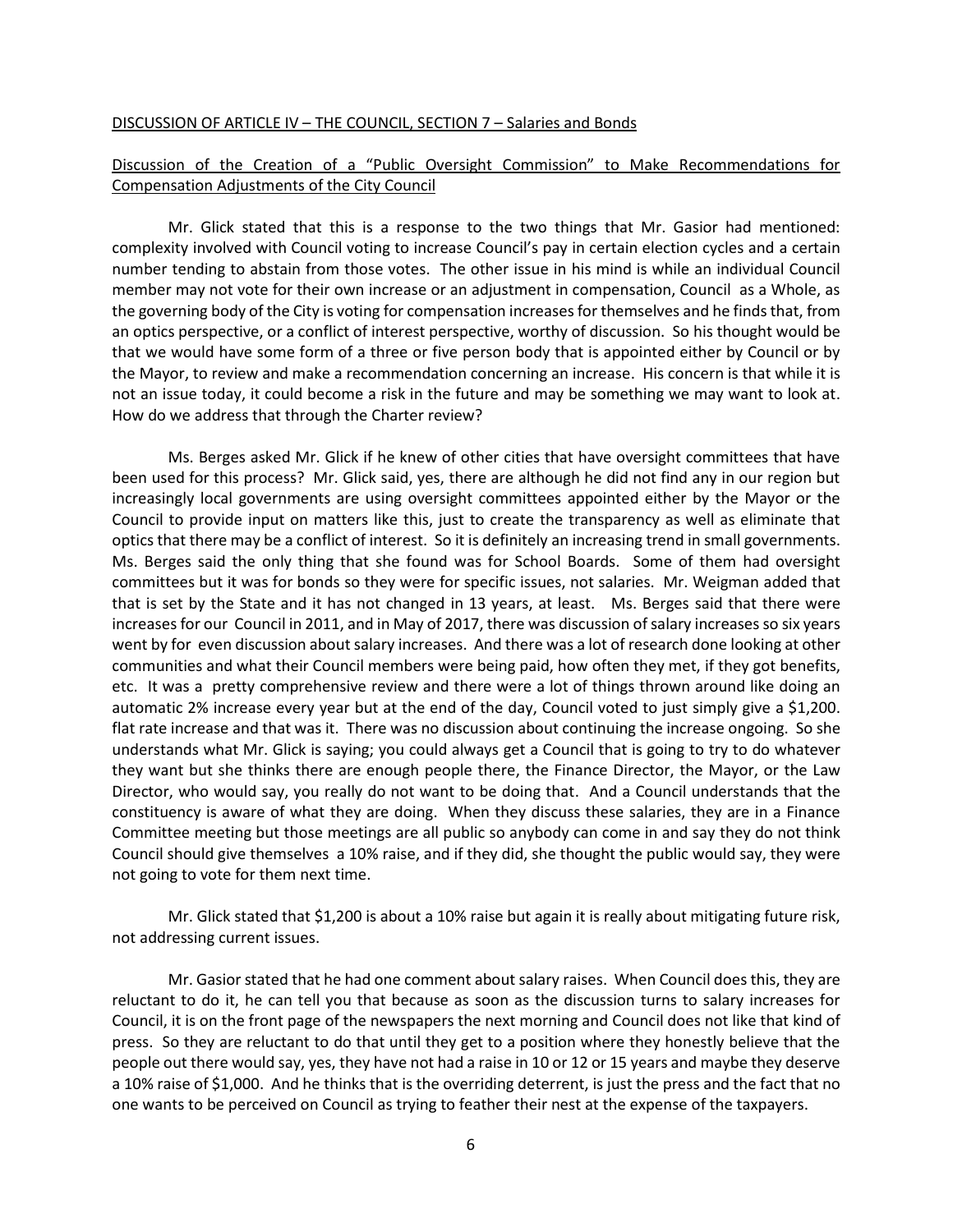Mr. Gault said it is amazing that there is not an inflation adjustment at all. It is wild how much time everybody on Council and on the School Board, puts into things and if you would calculate the hours they put in and what they are paid, …..it is amazing how much effort and energy and time people put in.

Mr. Glick stated that having a committee like this could address those concerns whether it is a cost of living adjustment or some other bi-annual adjustment. If it is a third party, it is not serving the interest of the body that an individual sits on and then it really takes a lot of that perception out of the equation that Council is voting to increase Council's pay. We could rely on the ever-shrinking local journalists to report on it, but he would rather have something in the Charter. And maybe this is a storm in a teacup sort of issue but he just feels that there are enough interested and invested individuals in this community that such an oversight committee would mitigate the future risk or mitigate any sort of optics around that.

Ms. Damstra said, to turn Mr. Glick's suggestion of an oversight committee into a positive, if Council has not taken a raise and maybe based off from the hours they spend, they might deserve one, would an oversight committee allow that discussion to come up without having the awkwardness of the public thinking they are just here for our money; would that make it more of a neutral topic and more of a deserving one? She does not even know how many hours a City Council member is serving. Mr. Weigman said that he wanted to ask Ms. Berges that question tonight and he also has talked to two former Council members. The numbers that he got from them for a monthly total was about 18 to 22 hours of effort and they both said about 20 hours made sense for an average. As a School Board member, he spends about 5 hours a month preparing for meetings and then being at the meetings, so to him the hours are about comparable to those of Council at a factor of 4. School Board compensation last year was \$2,250; \$150 per meeting. He said that they typically meet once a month; some months they will meet twice but not often, so to him if the number is about \$10,000 for Council he thinks we are in the ballpark. The other piece he looked at was, shouldn't we look at what our taxpayers are making, like their median income as a comparison and maybe the computation would be some fraction or per cent of that for those 20 hours a month.

Mr. Weigman asked Ms. Berges for her thoughts on how much time she put in as a Council member. Ms. Berges said that it varies; some months are busier than others. In the summer months of July and August, Council only meets twice a month. But it just depends because you have committees that you are on and there are times where the Finance Committee could meet several times a month and then when you are doing the budgets, you are going to spend more time with that. Some Council meetings can be over in an hour and other meetings can be two to three hours because you have Executive Sessions, you have pending litigation, you have issues that require a lot of time. There is research to do; if you are doing your job right, you will do research so that means looking up what other communities do or it could mean driving to where residents live who are having issues if you really want to be involved. So she thinks the time is 20 hours on average but it is definitely going to be more than that some months. So 20- 25 hours is probably reasonable.

Mr. Gault stated that he would argue that Ms. Berges put in more time than that when she was on Council because she was always at French Creek Foundation meetings which were often long. And she always planted the flowers on Detroit Road and was involved with the Christmas Tree lighting and the Easter breakfast. She put a ton of time in everything and they always appreciated that. So not enough credit was given for all that she does.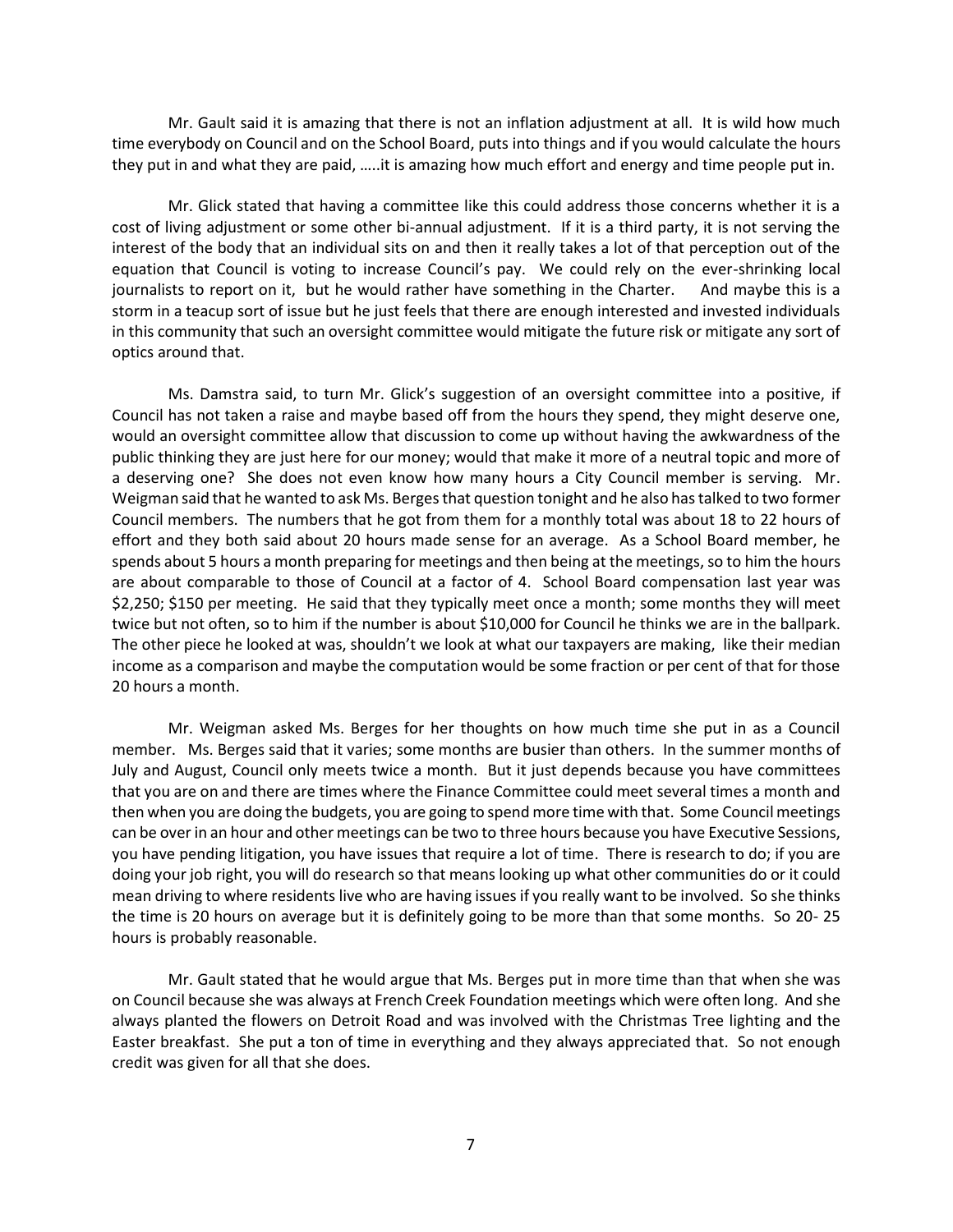Mr. Glick said one last point on this, thinking back about what Mr. Weigman said about looking at an innovative model like tagging it to a percentage of the median income or some sort of percentage of that and also to what Ms. Damstra said about looking at it from both an upside as well as a downside, are our Council members getting equitably compensated for the work they do? Again, the dwindling journalism population may really not provide a strong backstop and it may currently stop Council from discussing what they need to discuss. He said, again, maybe he is making too big of an issue of this but having a body that is not Council discuss Council compensation could be a really interesting way for us to make sure that our Council is compensated in line with both what the market would dictate as well as allow us to explore opportunities that are specifically beneficial to Avon.

Mr. Logan noted that there are surveys out there. Ohio Municipal League does a pretty comprehensive survey every year of all salaries and he thinks they include elected officials in those surveys, so a lot of cities within Ohio will report or submit data to that. We do it every year. He has looked at a lot of the cities surrounding Avon and we are in the ballpark with our Council salaries. He does not think that we are overpaying or underpaying our Council.

Ms. Damstra said that she just wanted to add the thought that maybe in general people are serving on Council to do that very thing, to serve, and so compensation is not the top of their priority.

Mr. Weigman asked what the Commission wanted to do with this issue. Ms. Damstra said she thought that it is a good idea but does not know if it is necessarily the right fit for this type of service. But she can see the benefits of it.

Mr. Klingshirn stated that he thought that it is working pretty well for us now the way things are. To Mr. Gasior's point before about the public newspaper, when Mayor Bibb in Cleveland brought in a part-time person for \$105,000. a year, that sort of thing makes the paper. Mr. Gasior said that the other thing about Cleveland, too, is that they have full-time Council members and they get paid about \$75,000 a year and have a staff. He could see an oversight commission maybe being involved there to make sure they are not getting out of hand. That would be a situation where he could see something happening. He added that he does not see the press falling apart in this country. They are enshrined in the  $1^{st}$ amendment and he thinks they are going to carry that on.

Mr. Weigman stated, just to put some numbers around the discussion tonight, at about \$1,000 a month and about 25 hours per month, that is \$40/hr roughly so he does not think the compensation is too far off from where it ought to be. So it is working today but if we get to the point where it does not work, then maybe it should come back on a Charter Review down the road.

Ms. Damstra asked if, in that second part where it says "including officers and members of any Board or Commission", do they hold back on increases for others as well and not just Council themselves? Ms. Berges said that Planning Commission went for years without an increase. Mr. Gasior said that it was about 10 years. Council has been trying to deal with Planning Commission on a more regular basis and the last couple of years they have gotten 2% or 3% increases. Ms. Berges stated that she will say that the people who are on the Commissions and on Council, are not on them for money. She said she thinks that they are just happy that they get something and so it does not occur to them to go to Council or the Mayor and ask for a raise. That is just not something that they do; it is the service element of it that drives them.

Mr. Klingshirn, who is on the Board of Zoning and Building Appeals, said that Ms. Berges is right. What they get on BZA covers their gas money of running around looking at properties, etc. and maybe a